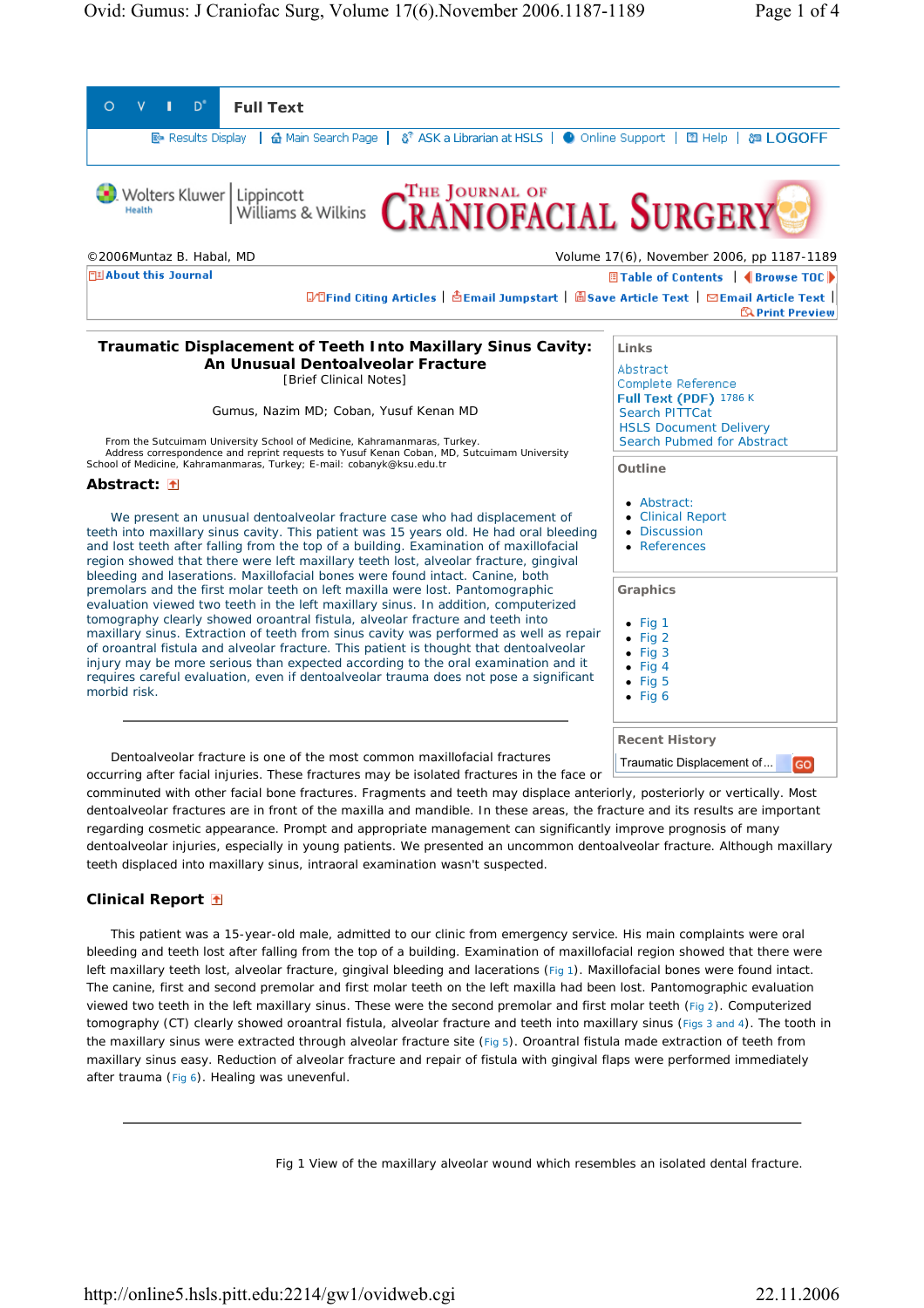

[Help with image viewing] [Email Jumpstart To Image]



Fig 2 Pantomographic view of the maxilla and mandible showing teeth into left maxillary sinus cavity.

[Help with image viewing] [Email Jumpstart To Image]



[Help with image viewing] [Email Jumpstart To Image]



[Help with image viewing] [Email Jumpstart To Image] Fig 3 Image of the computerized tomography viewing the oroantral fistula.

Fig 4 Apparance of the alveolar bone fracture on computerized tomography.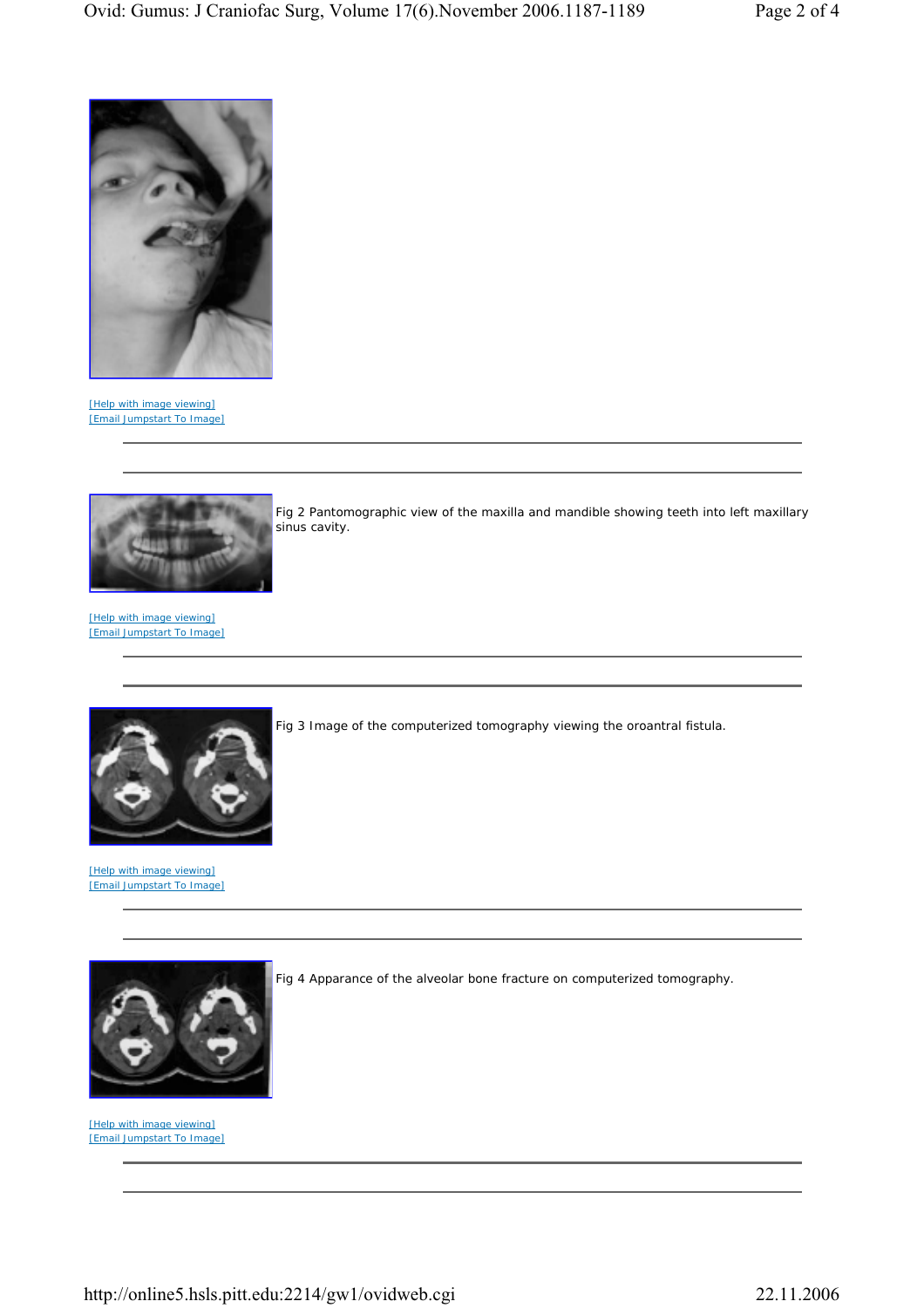

Fig 5 Postoperative view of the maxillary alveol which was repaired with using gingival flaps.

[Help with image viewing] [Email Jumpstart To Image]



Fig 6 Pantomographic apparence of maxillary alveol and sinus, in postoperatively.

[Help with image viewing] [Email Jumpstart To Image]

## **Discussion**

Dentoalveolar fractures are commonly occurring injuries after facial trauma. Some of accidents due to play, sports, falls or acts of violence and traffic accidents may be possible causes. The frequency of dentoalveolar injuries in all of maxillofacial fractures varies from one study to another. It has been reported that the occurrence rate of dentoalveolar fracture in maxillofacial trauma was changing from 1.9% to 76.3%.1,2 A very large percentage of dentoalveolar injuries has been reported. Each study found its own rate, as the population showed differences from one study to another.1-7 It has been reported that older persons were prone to bone fractures and younger persons were more susceptible to dentoalveolar trauma.4 The presented patient with dentoalveolar fracture in this report is young, too.

The anterior dentoalveolar area is prone to injury by facial trauma because it is more exposed than the posterior dentoalveolar region.6-8 Moreover, there is another disadvantage: high esthetic demands in this area. However, in the posterior dentoalveolar area, the maxillary floor over the roots of the teeth is thin. So this may cause a tract between the oral cavity and maxillary sinus after the dentoalveolar injury. Since evaluation of the trauma patients is generally made in emergency clinics, diagnosis and first treatment of dentoalveolar injury are achieved there. It seems that examination and some plain radiograph are enough for the diagnoses in most of cases. But, in some rare patients, further imaging modalities and diagnostic examinations must be remembered in emergency service. Failure to recognize or obtain appropriate consultation can result in tooth or alveolar bone loss, resulting in problematic prosthetic rehabilitation.3 Treatment is more important than diagnosis because the long-term consequences of mismanagement can be devastating. Unfortunately, many traumatized teeth are overtreated or left untreated, which leads to a much more complicated treatment later. In rare cases, like our patient, injury may be more extensive and more serious than expected. That is, it must require careful evaluation, even if dentoalveolar trauma does not pose a significant morbid risk.

## **References**

1. Gassner R, Tuli T, Hachl O, et al. Craniomaxillofacial trauma in children: a review of 3,385 cases with 6,060 injuries in 10 years. J Oral Maxillofac Surg 2004;62:399-407 **Search PITTCat Search Pubmed for Abstract HSLS Document Delivery Full Text Bibliographic Links** [Context Link]

2. Motamedi MH. An assessment of maxillofacial fractures: a 5-year study of 237 patients. J Oral Maxillofac Surg 2003;61:61-64 **Search PITTCat Search Pubmed for Abstract HSLS Document Delivery Full Text Bibliographic Links** [Context Link]